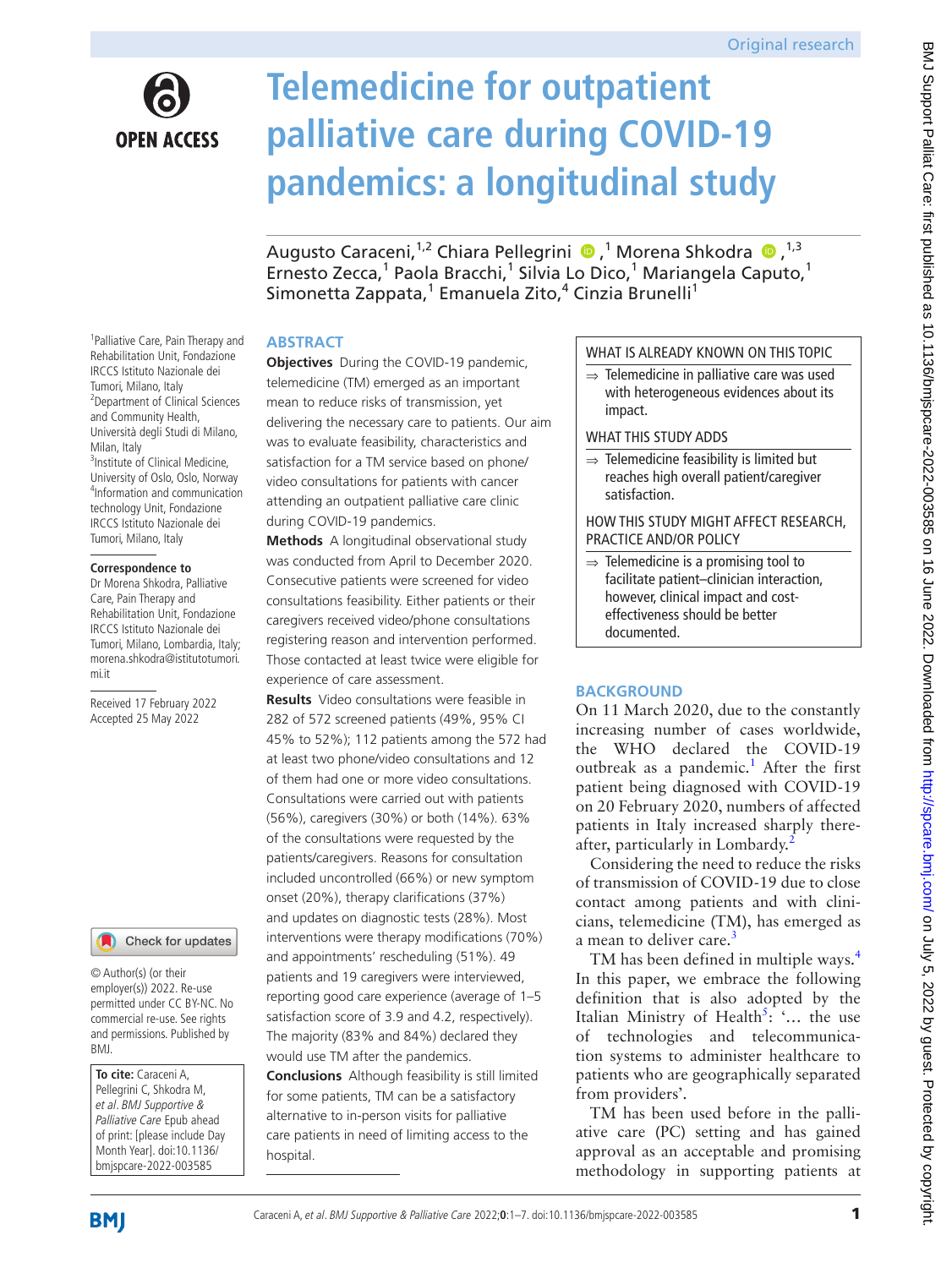## Original research

home.<sup>6-11</sup> However, numerous issues have been raised, mainly related to the best setup and individualisation of such PC interventions. In consideration of the worldwide emergency situation, attempts have been made to provide TM service to these patients, leading to the publication of practical tips that cover TM setup and both patient and clinician considerations.<sup>[12](#page-6-6)</sup> Several recent papers have provided a description of the transition from in-person to TM visits, indicating the feasibility of providing continuity of care for palliative patients by also reducing their chances of contacting the virus. $13-16$  However, more information is needed regarding the impact of the implementation of this strategy on patient management and experience of care.

Although the definition of TM reported above<sup>[5](#page-6-4)</sup> is quite broad and includes any information and communications technology-based remote contact with the patient, video consultations constitute the most clinically relevant approach, allowing a better evaluation of the patients' general physical condition and performance status. Nevertheless, patients with advanced cancer are frequently old people who may lack the needed IT literacy and/or adequate technology devices to easily establish a video consultation.<sup>17</sup> Systematic assessment of technological devices availability and of IT literacy in this patient population is still limited.<sup>18-20</sup>

To address the COVID-19 epidemics situation, a TM service based on phone or video consultations was organised for patients with cancer attending an outpatient PC clinic within a comprehensive cancer centre in Milano, which has been one of the most affected areas in Lombardy of COVID-19.<sup>21</sup>

The main aims of this study were to investigate patients' and caregivers' experience of care with TM consultations for cancer patients attending an outpatient PC clinic during the first and second wave of the COVID-19 pandemics. Secondary aims were to describe the implementation of the TM service and estimate the feasibility of the video consultations in such population.

#### **METHODS**

#### **Study design and population**

This is a prospective observational longitudinal study consisting of two phases: feasibility phase and implementation description/user experience phase. All consecutive patients, either first visits or follow-ups, aged 18 or more, seen at the outpatient PC clinic of our institute and scheduled to have a visit in the period from May to December 2020, were screened for video consultation feasibility. Independently from this, the TM service (consisting in either a phone or video consultation) was offered to all patients, when needed. Those with at least two TM consultations were included in the implementation description and were eligible for user experience assessment.

#### **Screening for video consultation feasibility**

All consecutive patients seen in the outpatient PC Clinic during the enrollment period were screened for video consultation feasibility. The following issues were assessed: availability of devices such as a smartphone, tablet, computer with webcam; availability of email and of a stable internet connection; need of help/ support for participating in videocalls and, if needed, the availability of such help. Patients were considered to have technical availability when they had at least one of the devices required for participating in the video consultations, an unlimited internet connection and an email address. Video consultation was deemed feasible if the patient had technology availability, did not need help (or had help if needed) and reported to accept it. Age (18–60, 60–75 and 75 or higher) and sex were also registered. All data were anonymously collected asking patient oral informed consent.

#### **The PC TM service during COVID-19 pandemic**

The TM service consisted in a phone or videocall (for those who had internet access and the appropriate hardware/help) mimicking the in-person clinical encounter with the PC specialist. The call was carried out to reschedule the appointment in concomitance with oncology follow-up and treatment visits (in order to reduce patient access to the hospital) or to respond to patient/caregiver request.

The interventions/evaluations performed during the call included:

- Evaluation of patient physical and psychological symptoms, functional status and well-being including signs of potential COVID-19 viral infection.
- Evaluation of the potential onset or worsening of drug side effects.
- ► Visual physical examination (only in case of video calls).
- ► Therapy modifications.
- Scheduling of in person visit if needed.

The software originally selected for video communication was Microsoft Teams; because of its widespread use in Italy, WhatsApp was used for the patients who could not use Microsoft Teams due to technical limitations or lack of help when needed.

#### **Assessments**

For patients who received two consultations or more, baseline demographic and clinical data were collected; for each single consultation the treating physician also registered: type (video/phone) and reason of the call, request by, assessments and intervention performed.

#### **Patient/caregiver experience with TM consultations Interview**

Four to 6 weeks after the first TM consultation patients who had at least two TM contacts were interviewed in order to evaluate their experience with the consultation. The questions asked during the interview were developed based on the available literature (4, 5) and covered the following main domains: communication,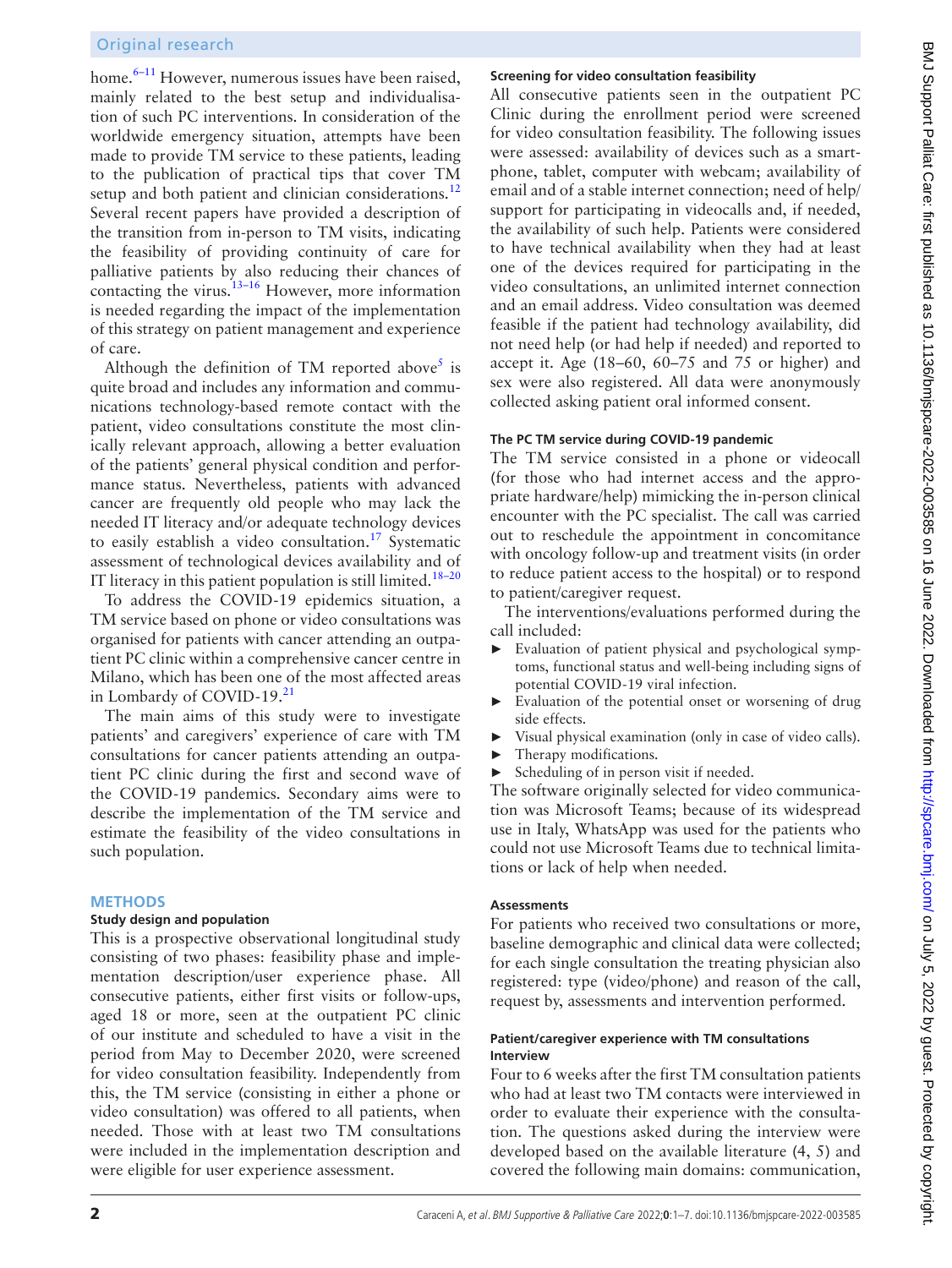impact on patient's health management, patient experience, technical issues and overall satisfaction. Overall satisfaction was assessed with the following question: 'Overall, how satisfied are you from the medical assistance received through the video/phone consultations of palliative care?'. Responses were gathered using 1–5 Likert verbal scales; in order to prevent mechanical responding and halo error, some items asked about frequency (from 1—'never' to 5—'always'), others about intensity (from 1—'not at all' to 5—'extremely') and others about agreement with a statement (from 1—'definitely no' to 5 'definitely yes'); some items asked about advantages but most of them regarded potential problems/disadvantages in order to limit acquiescence. Open comments were also gathered when appropriate, and a final open-ended question about positive and/or negative aspects of TM consultations as compared with in-person visits concluded the interview.

Whenever possible, interviews were performed with the patients, or, in alternative, with the caregiver who had actively participated in the consultations. Questions asked were similar to those included in the patients' interview but focused on the caregivers' perception of the patient TM experience, with the exception of questions on attitude and overall satisfaction, which were aimed at assessing the perception of caregivers themselves.

Interviews were administered on the phone by clinicians different from those carrying out the TM consultations, and who had an extensive experience in dealing with advanced cancer patients. Interviewers underwent a brief training on interview administration and met twice during the assessment period to discuss about issues related to the interview administration.

# **Statistical analysis**

When planning the study, it was calculated that 65 responders would allow for the estimation of a twosided 95% CI for the mean of the satisfaction score (main outcome) with a precision (half CI width) of 0.24 times its SD. Patient characteristics, user experience with TM consultation and feasibility outcomes were summarised using descriptive statistics (percentages and means for categorical and continuous variables, respectively) along with 95% CIs. Technology unavailability, lack of needed assistance and video consultation refusal were descripted by age groups, and age was treated as a categorical variable.  $\chi^2$  test was used to examine the association between categorical variables. A pairwise deletion (available case analysis) was performed, and only cases with all required variables were included in the analysis. Data analysis was performed with STATA V.16 software (Stata).

# **RESULTS**

From May to December 2020, 572 consecutive patients attending the outpatient PC unit were screened for



<span id="page-2-0"></span>**Figure 1** Screening and eligibility flow chart.

feasibility of the video consultation ([figure](#page-2-0) 1). Of the 572 screened patients, 112 were contacted at least twice by a PC physician for remote consultation and were therefore eligible for the data collection on the service description and for the patient/caregiver experience interview. Of these, 68 were interviewed (49 patients and 19 caregivers) whereas 23 patients had a clinical worsening preventing the interview, 14 died and 7 were unreachable.

# **Video consultation feasibility screening**

Among the 572 screened patients, 78%, 39% and 23%, respectively, declared to own a smartphone, a computer with a webcam or a tablet; 58% had an email address and 61.5% had availability of a full internet connection. The availability of at least one connection device (ie, smartphone, tablet or computer with a webcam) together with and unlimited internet connection and email address was 52%, indicating that 276 patients (48%, 95% CI 44% to 52%) did not have the needed technology. A total of 233 patients (41%) expressed the need of additional help for attending videocalls but 98 of them (17% out of the 572 screened, 95% CI 14% to 20%) did not have someone who could help. Acceptance of potential video consultation independently from technology and help need, was expressed by 78% patients (95% CI 75% to 81%). Overall, for 282 patients (49% of those screened, 95% CI 45% to 52%)a video consultation was potentially feasible as they had technology availability, did not need help (or had help if needed) and reported to accept it.

[Figure](#page-3-0) 2 reports technology unavailability, lack of needed assistance and video consultation refusal by age groups. As expected, older age was associated with higher technology unavailability ( $p=0.000$ ), with lack of needed assistance  $(p=0.000)$  and videocalls refusal  $(p=0.000)$ .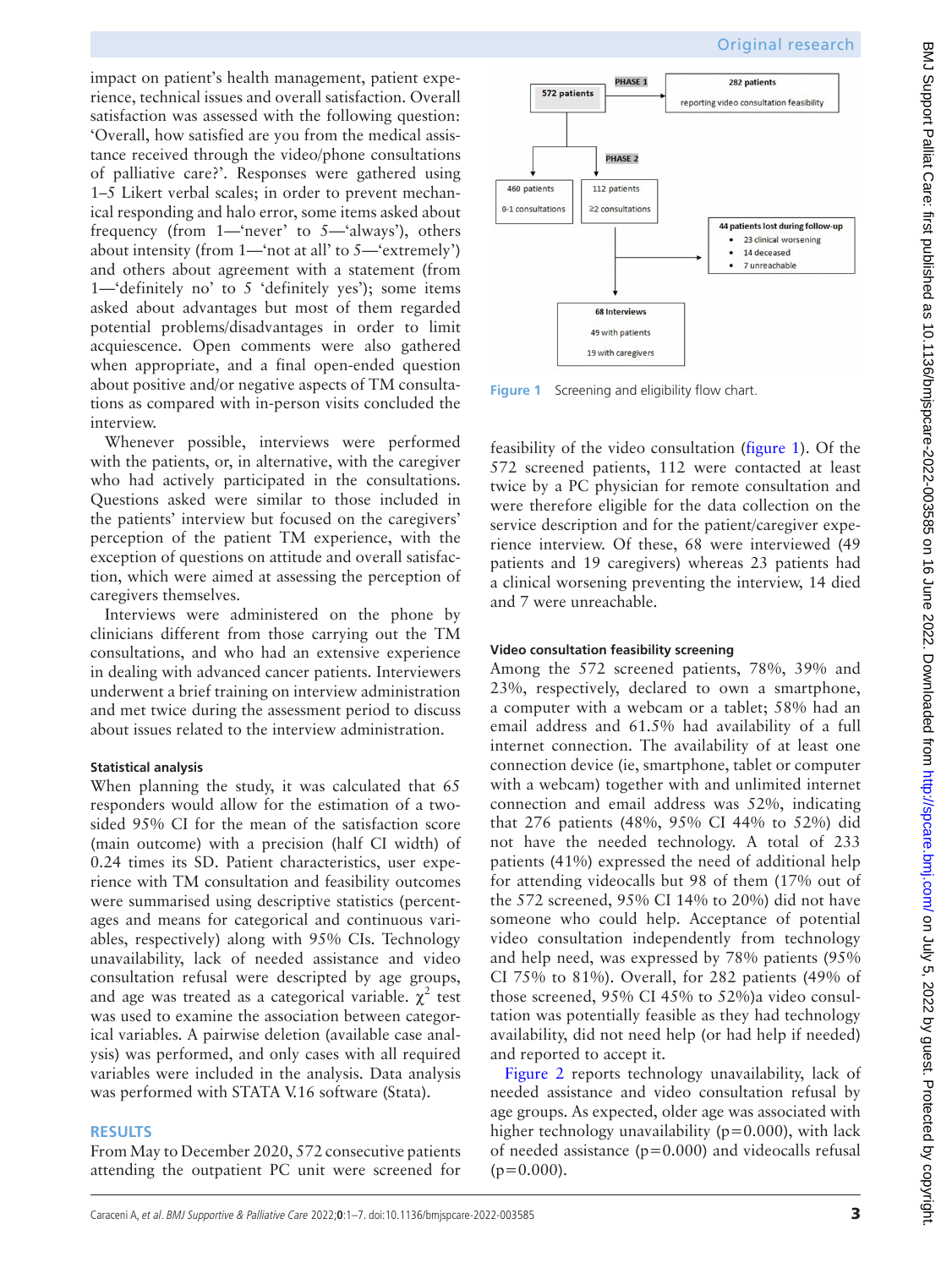

<span id="page-3-0"></span>**Figure 2** Technology unavailability, lack of needed assistance and video consultation refusal by age groups.

#### **Service implementation description**

The characteristics of the 112 patients contacted at least twice via video or phone consultations, are listed in [table](#page-3-1) 1. The mean follow-up TM consultations period was 29.9 days with an average of 2.9 calls per patient. Twelve patients (10.7%) had at least one video call.

In total 353 TM consultations were carried out with the 112 patients [\(table](#page-3-2) 2), 308 (87%) were phone consultations and the remaining were video consultations. In most cases (63%), the TM consultation was requested by the patient or their caregiver and the reasons included mainly uncontrolled symptoms (66%), new symptoms onset (20%), clarifications about therapies (37%) and update on examinations and diagnostic tests (28%). Fifty-six per cent of the calls were done with patients, 30% with caregivers and 14% with

<span id="page-3-1"></span>

| Table 1 Characteristics of the contacted patients ( $N=112$ ) |           |  |
|---------------------------------------------------------------|-----------|--|
| <b>Characteristics</b>                                        | N(% )     |  |
| Age, mean (SD)                                                | 65 (1.4)  |  |
| Sex                                                           |           |  |
| Female                                                        | 59 (52.7) |  |
| Male                                                          | 53 (47.3) |  |
| Primary cancer                                                |           |  |
| Lung                                                          | 24 (21.4) |  |
| <b>Breast</b>                                                 | 19 (16.9) |  |
| Prostate                                                      | 9(8.1)    |  |
| Skin                                                          | 9(8.1)    |  |
| Gastrointestinal                                              | 9(8.1)    |  |
| Pancreas                                                      | 9(8.1)    |  |
| Urinary system                                                | 7(6.2)    |  |
| Gynaecologic                                                  | 6(5.3)    |  |
| Sarcoma                                                       | 6(5.3)    |  |
| Thyroid                                                       | 4(3.5)    |  |
| Head and neck                                                 | 2(1.8)    |  |
| Haematologic                                                  | 2(1.8)    |  |
| Other                                                         | 6(5.3)    |  |
|                                                               |           |  |

<span id="page-3-2"></span>

| Characteristics of consultations (N=353)<br>Table 2  |            |  |  |
|------------------------------------------------------|------------|--|--|
| <b>Characteristics</b>                               | N(% )      |  |  |
| Type of cosultation                                  |            |  |  |
| Video                                                | 45 (12.8)  |  |  |
| Phone                                                | 308 (87.2) |  |  |
| Requested by                                         |            |  |  |
| Physician/nurse                                      | 127 (36.9) |  |  |
| Patient/caregiver                                    | 217 (63.1) |  |  |
| Reason*                                              |            |  |  |
| Reschedule appointment                               | 81 (22.9)  |  |  |
| Uncontrolled symptoms                                | 232 (65.7) |  |  |
| New symptoms onset                                   | 71(20.1)   |  |  |
| Adverse effects from therapies                       | 68 (19.3)  |  |  |
| Update on examinations/diagnostic tests              | 100 (28.3) |  |  |
| Clarifications about therapies                       | 132 (37.4) |  |  |
| Drugs prescription                                   | 37 (10.5)  |  |  |
| Activation of home care services (?)                 | 25(7.1)    |  |  |
| Facilitation of communication with other specialists | 55 (15.6)  |  |  |
| Other                                                | 85 (24.1)  |  |  |
| Type of evaluation performed during the call*        |            |  |  |
| COVID-19 symptoms                                    | 107 (30.3) |  |  |
| Cancer symptoms' intensity                           | 240 (68)   |  |  |
| Other                                                | 24(6.8)    |  |  |
| Type of Intervention performed during the call*      |            |  |  |
| Appointment rescheduling                             | 153 (51.5) |  |  |
| Therapy modifications                                | 172 (70.2) |  |  |
| Activation of home care services                     | 40 (11.3)  |  |  |
| Hospice activation                                   | 4(1.1)     |  |  |
| Emergency Room or hospital referral                  | 4(1.1)     |  |  |
| Participants during the consultation                 |            |  |  |
| Patient                                              | 197 (55.8) |  |  |
| Caregiver                                            | 107 (30.3) |  |  |
| <b>Both</b>                                          | 49 (13.9)  |  |  |
| *More than one answer was allowed.                   |            |  |  |

both. The interventions most commonly carried out as a result of the TM consultations were therapy modifications (70%) and appointment rescheduling (51%).

#### **User experience of care with TM consultations**

In total, 68 interviews were carried out, 49 with patients and 19 with caregivers. Patients and caregivers evaluated the TM experience very positively with an overall 1–5 satisfaction score of 4.1 (95% CI 3.9 to 4.2, N=68) on the final item 'Overall, how satisfied are you from the medical assistance received through the video/phone consultations of palliative care?'(data not reported in table). For each item of the interview, [table](#page-4-0) 3 shows average scores and percentage of patients reporting the most positive response ('never' and 'not at all' for negatively worded items and 'always' or 'extremely' for positive ones) by type of responder. Overall, both patients and caregivers evaluated the TM experience very positively, with the vast majority of them (79% or more) expressing no difficulty in communication with the doctor or in obtaining the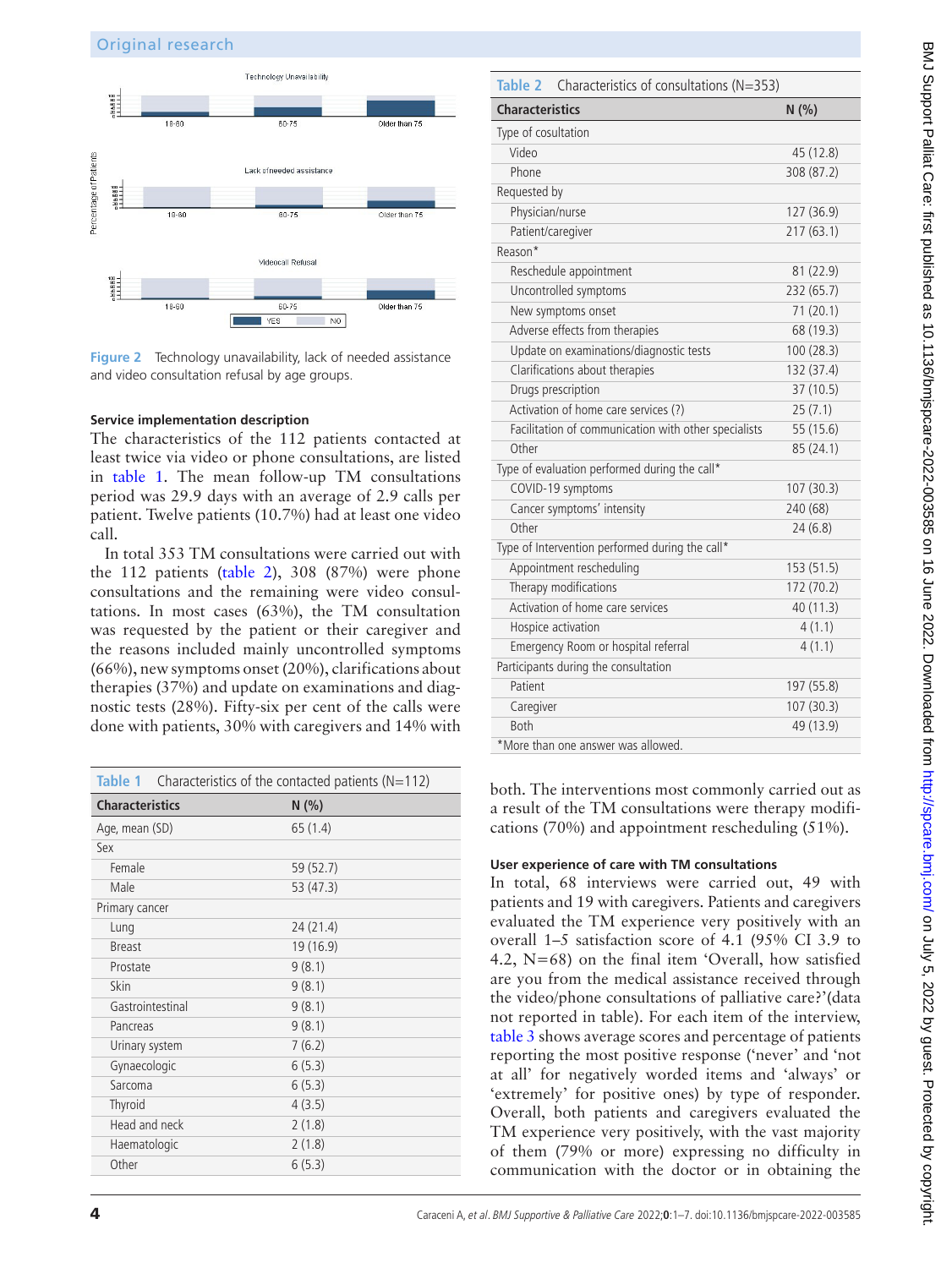<span id="page-4-0"></span>

| Patient and caregiver experience with phone/video consultations $(N=68)$<br>Table 3                                     |                |                 |                  |                 |  |  |
|-------------------------------------------------------------------------------------------------------------------------|----------------|-----------------|------------------|-----------------|--|--|
| With reference to the phone/video calls you had with the PC physician in the                                            | Patient (N=49) |                 | Caregiver (N=19) |                 |  |  |
| last period:                                                                                                            | Mean (SD)      | $\frac{9}{6}$ * | Mean (SD)        | $\frac{0}{6}$ * |  |  |
| Did you happen not to be able to explain (your /your relative) symptoms to the doctor?                                  | 1.2(0.4)       | 82              | 1.2(0.4)         | 79              |  |  |
| Did you happen to have difficulties in understanding dosages or how to take the<br>prescribed drugs? (a)                | 1.1(0.3)       | 92              | 1.2(0.4)         | 84              |  |  |
| Did you happen to lack time enough to talk with the doctor? (a)                                                         | 1.1(0.3)       | 90              | 1.2(0.5)         | 79              |  |  |
| After the phone/video calls, how hard was it to obtain the recipes of prescribed drugs? (b)                             | 1.3(0.7)       | 85              | 1.3(0.7)         | 85              |  |  |
| Have (you/your relative) felt neglected as compared with when (you/he/she) would come<br>regularly at the hospital? (b) | 1.1(0.5)       | 92              | 1.3(0.8)         | 84              |  |  |
| Did you happen to feel uncomfortable, during the phone/video calls? (b)                                                 | 1.0(0.1)       | 98              | 1.1(0.3)         | 89              |  |  |
| Has it been relevant for (you /your relative) to reduce the number of times you came to<br>the hospital? (c)            | 3.3(1.1)       | 14              | 3.5(1.4)         | 36              |  |  |
| Have (you /your relative) felt safer not to come frequently to the hospital? (c)                                        | 2.9(1.2)       | 6               | 3.1(1.4)         | 21              |  |  |
| (a) Negatively phrased item with responses ranging from 1='never' to 5 'always'.                                        |                |                 |                  |                 |  |  |

(b) Negatively phrased item with responses ranging from 1='not at all' to 5 'extremely'.

(c) Positively phrased items with responses ranging from 1=' not at all' to 5 'extremely'.

\*Percentage of patients reporting an 'extremely positive score'.

PC, palliative care.

prescribed drugs [\(table](#page-4-0) 3, items 1–4); also, the total lack of feelings of neglection and discomfort during phone or video consultations was largely common (84% of responders or more). Reducing the number of accesses to the hospital was perceived somehow less important both for patients (average score of 3.3, with only 14% reporting this to be 'extremely' relevant) and for caregivers (6% reporting this to be 'extremely' relevant); consistently, patient feeling of safety was also limited (6% of patients and 21% of caregivers reporting the patient felt 'extremely' safer). Responders who had video consultations did not report any technical difficulty. Patient and caregiver general attitude for and satisfaction with TM are described in [figure](#page-4-1) 3. More than 80% of patients and of caregivers responded positively to using the TM service after the end of COVID-19 pandemic and, consistently, their overall satisfaction was high, with average patient satisfaction score of 3.9 (95% CI 3.7 to 4.2) and average caregiver satisfaction score of 4.2 (95% CI 3.9 to 4.5). Positive aspects reported by the responders in the final open-ended question of the interview included travel limiting and time saving. However, the downside reported by most responders were the impossibility to undergo a physical examination, if needed, and lack of interpersonal relationship with the physicians.



<span id="page-4-1"></span>**Figure 3** Patients' and caregivers' attitude for and satisfaction with TM. TM, telemedicine.

#### **DISCUSSION**

Providing remote medical consultations to patients in need of PC, especially those in underserved areas or in need of reducing number of accesses to the hospital, has become easier thanks to the newly available communication technologies. However, during the years, several barriers have been encountered limiting the extensive use of TM. Limitations are mainly related to unavailability of the technology needed, patients' low IT literacy, especially for the elderly, and the lack of in-person communication.<sup>22</sup> The current COVID-19 pandemic situation has though made the use of TM a very useful option.

In this paper, we describe the feasibility of TM consultations in a PC outpatient population by also providing a thorough description of the implementation and of the user experience of care. Around half of the screened patients were potentially eligible for a video consultation (accepted it, had technology available, were able alone or had help to use it). Among those who had had at least two TM contacts, we found a high overall satisfaction of both patients and caregivers (average overall satisfaction score of 4.1 on a 1–5 scale) with over 80% of interviewed patients and caregivers answering positively to the alternative of using this service also after the COVID-19 pandemics.

Overall, the acceptance of potential video consultation, independently from technology and help need, was expressed by 78% patients (95% CI 75% to 81%). No relevant issues regarding communication during the consultations were raised and no technical issues were met during video-calls. Still, video calls actually performed during the 8 months follow-up were only a minority of the overall TM consultations volume (45 calls over a total of 353, related to less than 11% of the enrolled patients). These data are in agreement with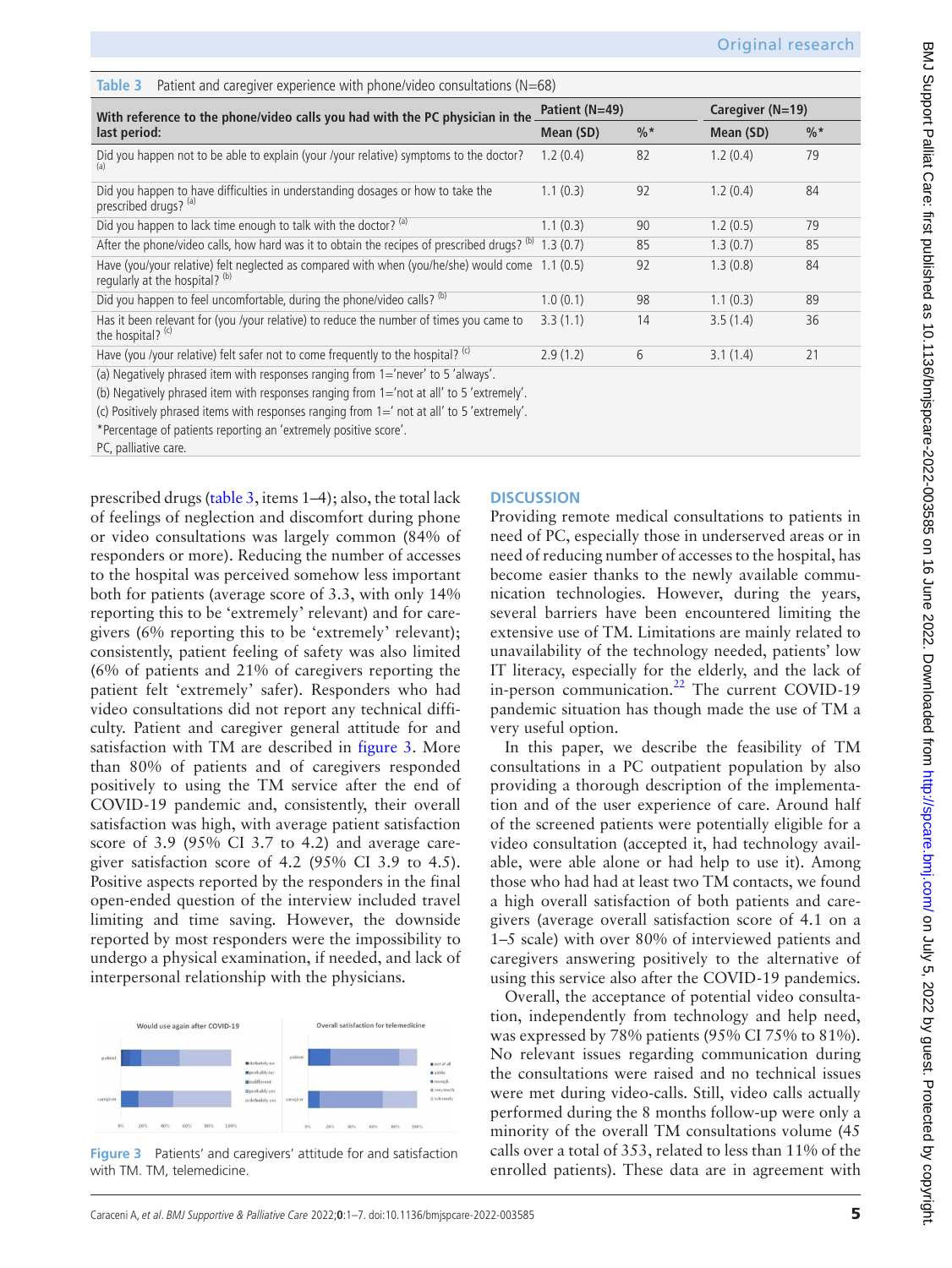the limited feasibility of video consultations emerged in the screening phase and also with the data reported in literature[.17](#page-6-8) Limited experience in using communication technology was found also in another study, $^{23}$ reporting on implementation of TM in resourcelimited setting. Similarly to previous studies<sup> $2425$ </sup> and as expected, we found that elderly patients have a higher need of assistance for participating in the video consultations and in general lower acceptance of the service.

In agreement with previous studies in PC and other settings $26-31$  and user satisfaction with TM was high. However, reducing the number of accesses to the hospital and feeling of safety was perceived somehow less important. It is interesting to note that a study carried out in cancer patients seen in radiation oncology clinics, $32$  showed high average scores across all measured domains of patient satisfaction, but found no significant differences between TM and in-person visit respondents. Small satisfaction differences were similarly shown between video and in-person visits in a retrospective study comparing also pre-COVID-19 and during COVID-19 study periods.<sup>33</sup> This may be due to the skewness of satisfaction scores which imply low sensitivity of the scales but also to the fact that patient care experience is associated to other factors (ie, trust in physician, time dedicated during the visit, other patient related characteristics like sex and age). This suggest that further research into visit-related factors and the patient-provider connection over TM is needed to plan effective TM interventions.

This is a single-centre study carried out in a comprehensive cancer centre in of one of the biggest cities in Italy and this may have reduced results generalisability. In addition, a 39% non-response rate to the user experience interview is a study limitation potentially inducing bias; however, such non-response rates are somehow expected in PC setting and this is the reason we choose to interview caregivers who participated in the TM intervention when patients were not available. One further potential limitation is selection bias, that is, those participating in the study were more likely to be satisfied with the service since they might already be more familiar with the technology needed. However, considering the special conditions imposed by the pandemic, it can be assumed that some of the participants would not have opted for the service under normal circumstances. This implies somehow a wider representativeness of the study sample, limiting the selection bias. Finally response bias may have induced patients and caregivers to increase the degree of their satisfaction in order to seek for approval by the treating clinician; to limit this effect, interviews were performed by personnel other than physicians and nurses normally caring for patients.

Despite a high potential acceptability of video consultations and the considerable satisfaction for TM above mentioned, more data are needed about clinical efficacy of this model of delivering PC. In

fact recent clinical trials failed to prove efficacy of similar interventions<sup>34</sup> and potential negative effects on clinical outcomes should be carefully excluded before TM is considered a substitute of in person visit. Previous evidences have shown potential human resources saving and, in general, costs reduction following systematic TM implementation<sup>11</sup>; however, this is not necessarily true as it depends on wether TM is used in parallel with, or as a replacement for, traditional visits. $11$  TM could be implemented as an addition to the inperson clinical care pathway contributing to improve continuity of care and identifying timely emerging problems that need prompt in person assessment and interventions. Implementation trials designs on specific models of palliative TM are therefore certainly needed to evaluate cost-effectiveness.

Continuity of care, communication and sharing of care strategies with patients, caregivers, PC and other professionals involved, both in cancer centres and at the community level, is crucial to improve clinical outcomes. TM and information technology will be playing a role in this task and for this reasons more resources, innovation and robust research are essential to establish an empirical evidence.

**Contributors** CB, AC and EZ were involved in the conception and study design. EZ, MS, CP, PB, SLD, MC and SZ were involved in the data collection process. EZ designed data collection tools. CB, MS, CP and EZ cleaned and analysed the data. CB and MS prepared the original draft. All authors contributed to reviewing and editing the final draft. CB is the guarantor of the content.

**Funding** This project was funded by Italian Ministry of Health  $(5 \times 1000$  Funds – 2016 - ID code D181CB), special project 'Telemedicine for Outpatient palliative care during COVID-19 pandemics' to CB.

**Competing interests** AC has received honoraria from Angelini, Italfarmaco, Shionogi, Kyowa Kirin, Molteni, Pfizer/ Eli Lilly Italia Spa, Mundipharma and Ipsen Spa institutional grant.

**Patient consent for publication** Consent obtained from parent(s)/guardian(s)

**Ethics approval** The study was approved by the institutional review board (INT 76/20). Oral informed consent to study participation was obtained before each TM consultation and before the final phone interview.

**Provenance and peer review** Not commissioned; externally peer reviewed.

**Data availability statement** Data are available on reasonable request.

**Open access** This is an open access article distributed in accordance with the Creative Commons Attribution Non Commercial (CC BY-NC 4.0) license, which permits others to distribute, remix, adapt, build upon this work noncommercially, and license their derivative works on different terms, provided the original work is properly cited, appropriate credit is given, any changes made indicated, and the use is noncommercial. See: [http://creativecommons.org/licenses/by-nc/4.](http://creativecommons.org/licenses/by-nc/4.0/)  $0/$ .

#### **ORCID iDs**

Chiara Pellegrini <http://orcid.org/0000-0002-6073-6891> Morena Shkodra <http://orcid.org/0000-0001-6543-7738>